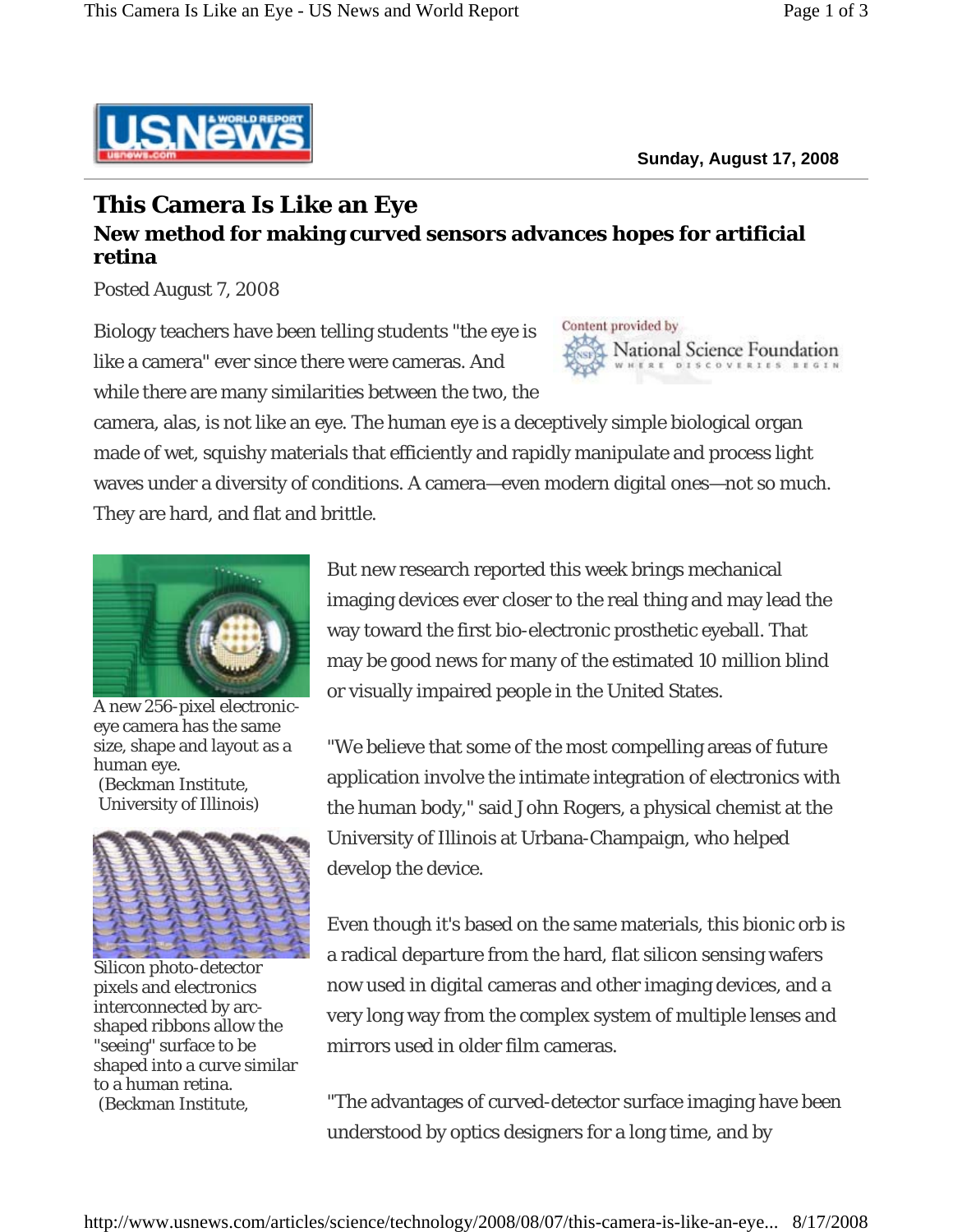University of Illinois)

capture an image."

biologists for an even longer time," said co-developer Yonggang Huang of Northwestern University in Evanston, Ill. "That's how the human eye works—using the curved surface at the back of the eye to

This device is made of a flexible light sensor consisting of an array of 256 pixels linked by a stretchy mesh of tiny wires, which the researchers form into a shallow cup and attach to a curved-glass substrate to keep its shape. The mesh allows the sensor array to withstand up to 40 percent stretching, bending and twisting—about like folding a digital camera nearly in half.

Connecting a lens to focus light entry and external electronics to translate the signals completes the assembly, which has the same size, shape and layout as a human eye.

For now, Rogers and his research team are content to call the device a camera, but the invention also foreshadows adaptations for use as a human body part. Such spherical shapes, for example, are "much better suited for use as retinal implants than flat detectors," Rogers said. "The ability to wrap high-quality silicon devices onto complex surfaces and biological tissues adds very interesting and powerful capabilities to electronic and optoelectronic device design, with many new application possibilities." The team announced their findings Aug. 7, 2008, in the journal *Nature*.

The research is supported by the National Science Foundation and the Department of Energy.

## —By Leslie Fink/NSF

*This report is provided by the National Science Foundation, an independent federal agency that supports fundamental research and education across all fields of science and engineering, in partnership with* U.S. News and World Report. *For more information, go to www.nsf.gov.*

## **Tags:** digital cameras | technology